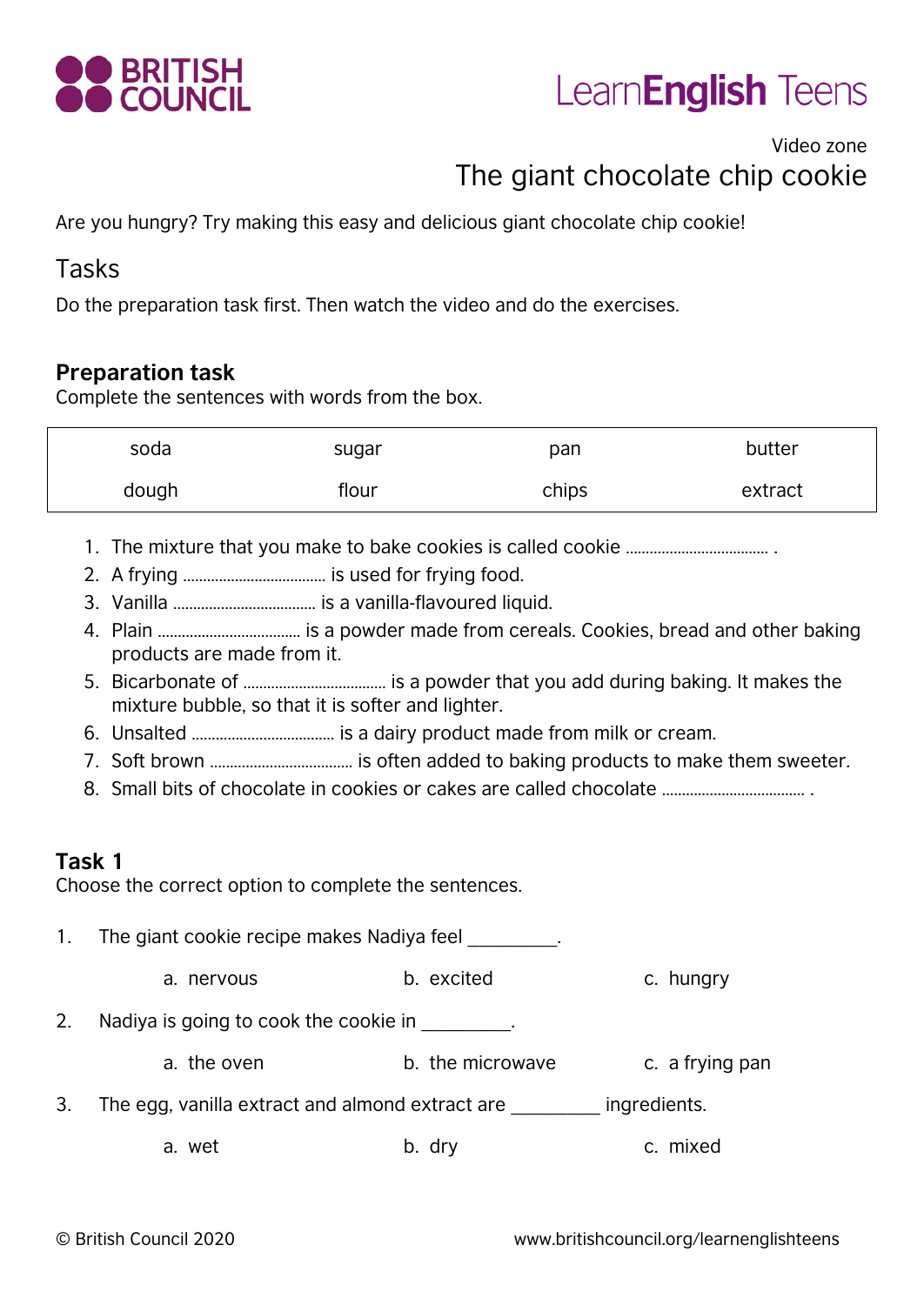



|    | 4. The flour, bicarbonate of soda and salt are ingredients. |                |           |
|----|-------------------------------------------------------------|----------------|-----------|
|    | a. wet                                                      | b. dry         | c. mixed  |
| 5. | Nadiya cooks the cookie on a beat.                          |                |           |
|    | a. low                                                      | b. medium      | c. high   |
| 6. | Nadiya uses a frying pan to save _________.                 |                |           |
|    | a. money                                                    | b. ingredients | c. time   |
|    | 7. It's important to add the egg ________.                  |                |           |
|    | a. carefully                                                | b. quickly     | c. slowly |
| 8. | When she cuts the cookie, it's like a                       |                |           |
|    | a. pizza                                                    | b. sandwich    | c. burger |

#### **Task 2**

Write a number (1–8) to put the instructions in the correct order.

Add the dry ingredients and mix everything together.

Add the egg quickly.

- Put the dry ingredients in one bowl and the wet ingredients in another bowl.
- Add the sugar to the melted butter.
- Melt the butter in the frying pan.
- Cut the cookie and eat it!

Cook the cookie for 20 minutes.

Put the chocolate sugar-coated pieces on top of the cookie dough.

#### **Discussion**

What's your favourite recipe?